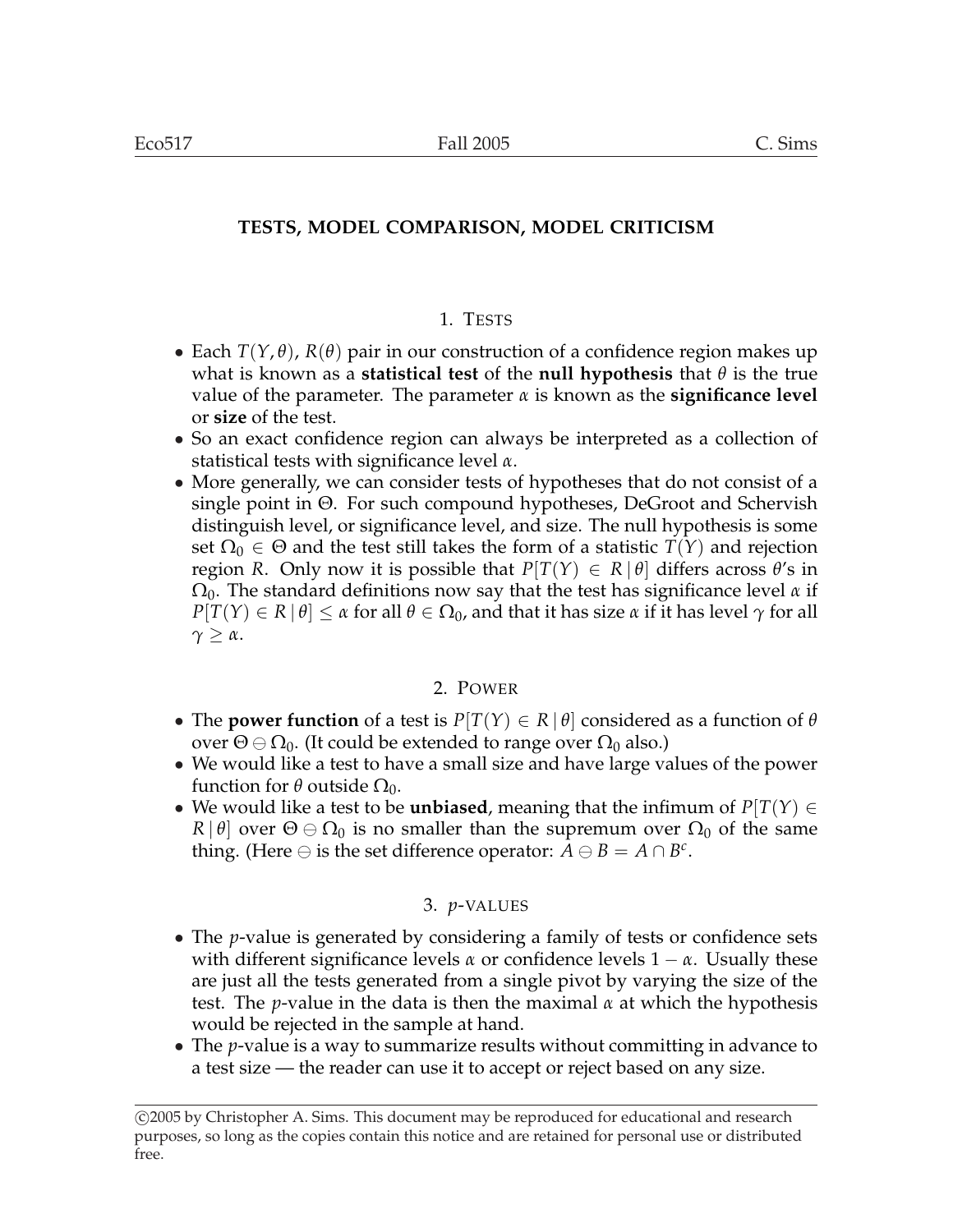#### TESTS, MODEL COMPARISON, MODEL CRITICISM 2

#### 4. BAYESIAN ANALYSES THAT LOOK LIKE TESTS

- Posterior tail areas. These can be useful descriptions of the shape of the posterior pdf, and they will be close to *p*-values when the likelihood is approximately Gaussian in shape and the parameters are location and scale parameters.
- Often interest centers not on the "null" value of the parameter at which the *p*-value is computed, but at the most likely values. When the likelihood is non-Gaussian in shape, *p*-values can be misleading, since they will not relate to likelihood or posterior pdf shape in the usual way.
- When tests are not based on sufficient statistics, their *p*-values don't connect in a useful way to likelihood. For example, the  $\sqrt{\mu} \sum (X_t - \mu)$  pivot in problem 2 in the problem set depends on only one of the two sufficient statistics in the model, and tests based on it do not tell you much about likelihood shape.

5

- Posterior probabilities on models. Think of "model number" as a parameter. Integrate other parameters out of the likelihood, leaving a marginal posterior distribution over models.
- This seems much like testing one model as  $H_0$  against another model (or other models) as *HA*. But it turns out to be rather different.
- Example: *X<sup>t</sup>* ∼ i.i.d. *N*(*µ*, 1). Consider this model vs. the same model with the restriction  $\mu = 0$ .
- $\bar{X}$  is a pivot, there is an obvious, standard way to generate a .05 level test (or rather two — two-sided and one-sided).
- To construct posterior probabilities we need prior probabilities *q* and 1 − *q* on the two models. But also a *proper* prior on *µ*. This is a general fact meaningful posterior odds on models require proper priors on the model parameters.
- The posterior is proportional to a discrete weight  $q \exp(-.5 \sum (X_t)^2)$  on the  $\mu = 0$  model and a density  $(1 - q) \int (2\pi)^{-1/2} \exp(-.5 \sum (X_t - \mu)^2 - .5 \mu^2) \, d\mu$ on the unconstrained model, assuming a  $N(0, 1)$  prior on  $\mu$  in the unrestricted model. Here we are dropping common  $(2\pi)^{-T/2}$  factors from both stricted model. Here we are dropping common  $(2\pi)$  actors from both model likelihoods. The  $\sqrt{2\pi}$  factor in the second posterior weight comes from the prior on *µ*.
- Integrating w.r.t. *µ*, we arrive at a weight on the second model of

$$
\frac{e^{-\frac{1}{2}(\sum X_t^2 - (T+1)\bar{X}^2)}}{\sqrt{T+1}},
$$

where, because of the prior, We write  $X = \sum X_t/(T+1)$ . The integration w.r.t.  $\mu$  is done as usual by completing the square on the quadratic term in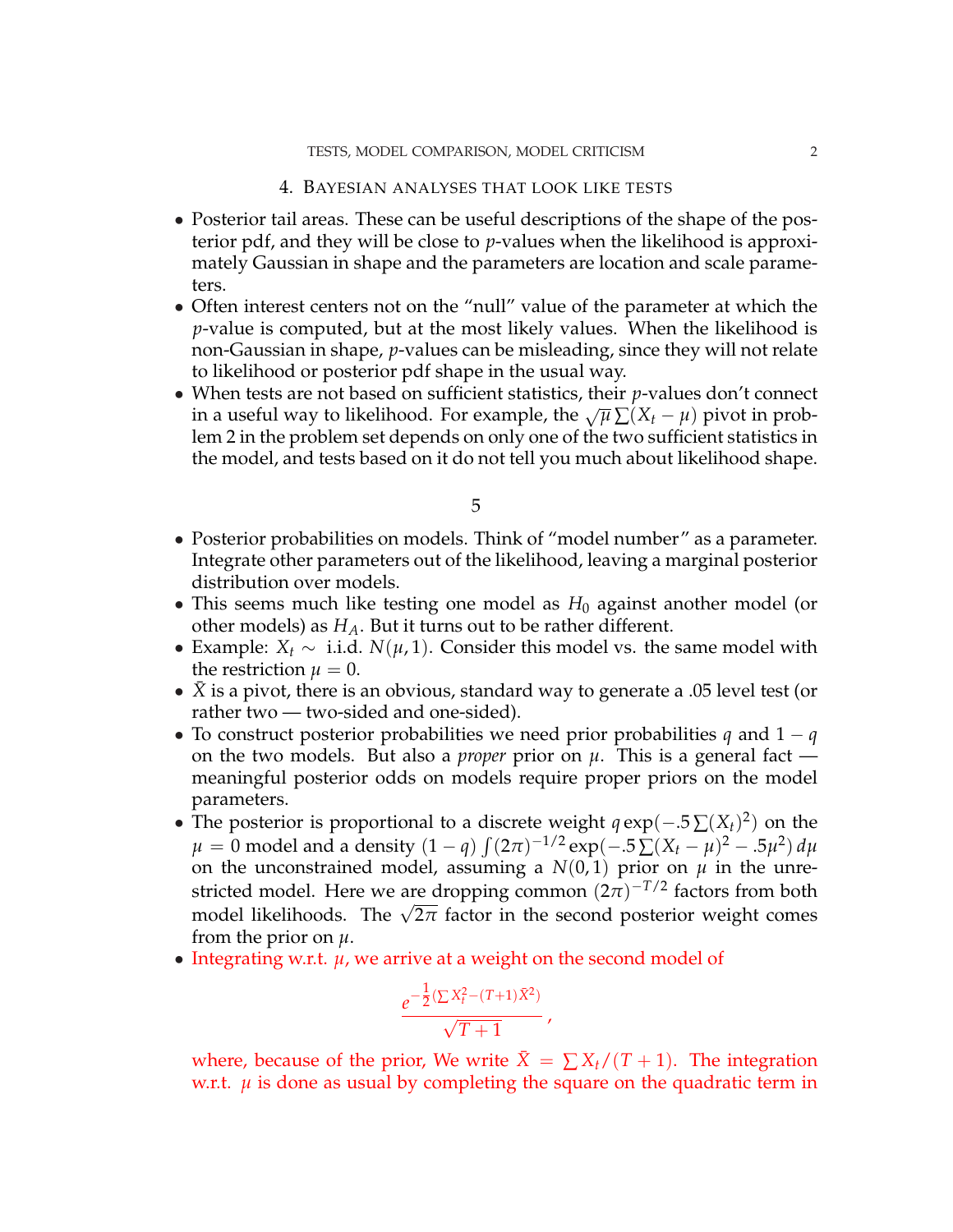the exponent, so that the integrand, as a function of  $\mu$ , becomes proportional to a Gaussian pdf.

This leads to the log odds ratio

$$
\log\left(\frac{q}{1-q}\right) - \frac{1}{2}(T+1)\bar{X}^2 + \frac{1}{2}\log(T+1)
$$

Note that with  $q = 0.5$ , this criterion favors the unrestricted- $\mu$  model when

$$
\left|\bar{X}\right| > \sqrt{\frac{\log(T+1)}{T+1}}\,.
$$

If instead we favored the restricted model when  $|\bar{X}| \sqrt{}$ *T* > Φ(.975) (a usual 5% test of the  $\mu = 0$  null hypothesis), we would reject less often for small *T*, more often for large *T*. The rejection threshold shrinks at the rate  $1/\sqrt{T}$ for the standard test, while it shrinks at  $\log T / \sqrt{T}$  for the posterior odds criterion. To give you an idea, here is the two-tailed significance level corresponding to the posterior odds ratio of 1 for a few sample sizes:

|      | Sample size Significance level |
|------|--------------------------------|
| 5    | .22                            |
| 20   | .088                           |
| 80   | .038                           |
| 400  | .0144                          |
| 4000 | .004                           |

The sample size at which the .05 level corresponds to equal posterior odds is about 50.

• These results do depend on the prior. If we had taken the prior standard deviation of  $\mu$  in the unrestricted model to be 2 rather than 1, the resulting lower pdf in the neighborhood of  $\mu = 0$  would have favored the restricted model. Even in a sample of 5, in that case, the equal odds ratio would have corresponded to an 8.8% significance level and at a sample of size 20 to a 2.7% level.

### 6. WHAT ARE TESTS AND CONFIDENCE SETS FOR?

- (i) Contributions toward characterizing the shape of the likelihood.
- (ii) "Is this model, or this restriction on the model, consistent with the data?"
- (iii) "Could this apparently interesting result have arisen 'at random'?"
- (iv) Which should we use,  $H_0$  or  $H_A$ , for decision-making purposes?

## 7. BAYESIAN VIEWS ON TESTS AND CONFIDENCE SETS FOR THESE PURPOSES

• Confidence sets that correspond to HPD density regions under a flat prior, like the usual SNLM confidence sets, are indeed useful to describe the likelihood.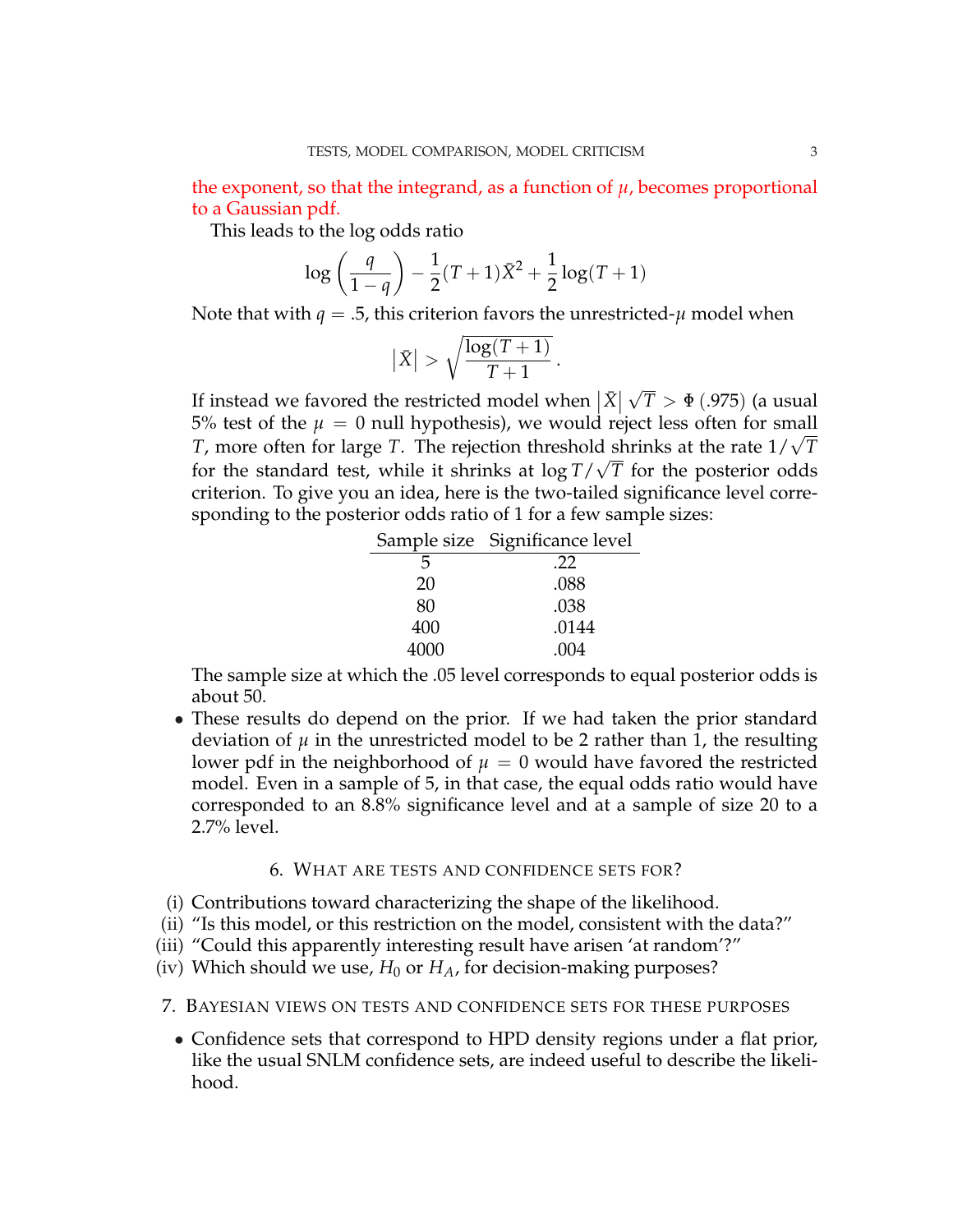

• With point null, point alternative and observation of the test outcome only, test rejection or acceptance, together with the significance level and power of the test, completely characterize the likelihood. Of course usually we can observe more than just the test outcome and in realistic decision problems the point null, point alternative framework is rare.

## 8. SIMPLE EXAMPLE OF SOMEWHAT INSTRUCTIVE *p*-VALUES

$$
\{X_1, \ldots, X_N\} \sim i.i.d.N(\mu, \sigma^2)
$$
  

$$
p-\text{value}: 1 - F_{t(N-1)}\left(\frac{\bar{X}}{s}\right) = P\left[t_{N-1} > \frac{\bar{X}}{s}\right].
$$

Here the test family is the family of one-sided tests of  $H_0: \mu = 0$  that reject when  $\bar{X}/s$  is too far below zero. The tests are based on a pivot, whose distribution is  $t_{N-1}$ under the null. It should be clear that the model, the number of observations, and the *p*-value tell us quite a bit about the likelihood. But they don't fully characterize it. See the diagram. If we add to the number of observations and the *p*-value the point estimate  $\bar{X}$ , we do have a complete characterization of the likelihood.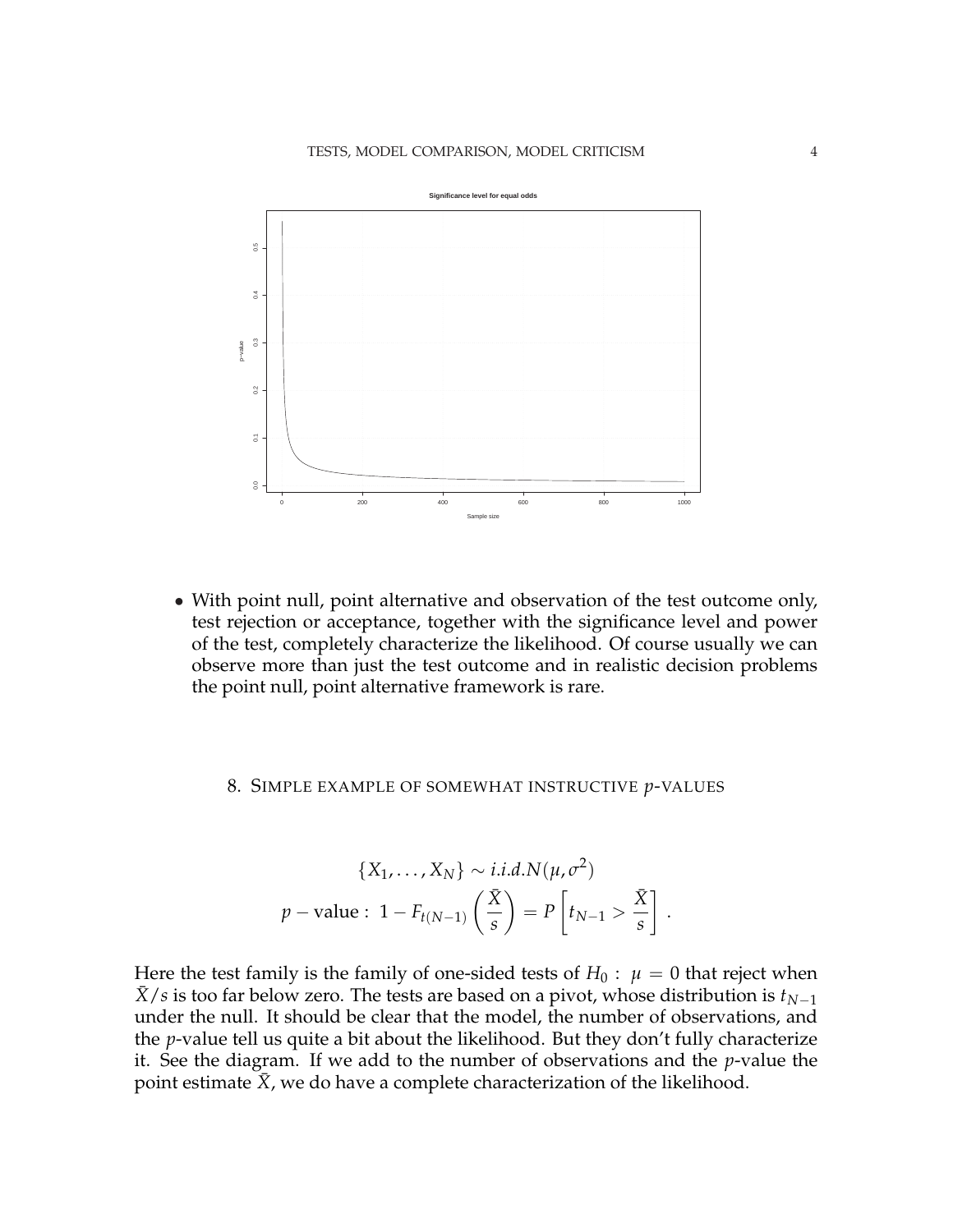

9. COULD THE RESULTS HAVE ARISEN "AT RANDOM"?

- Bayesians have tended to be annoyed with this question, while some non-Bayesians will say that the ability to answer this question with a "test" is a primary reason for their adherence to a non-Bayesian approach to inference.
- Some Bayesians, including Lancaster and Gelman, Carlin, Stern and Rubin, like the idea of a Bayesian approach to answering this question.
- While some ways of answering the question are sensible, this is true only when there is in the background an implicit class of alternative models. There is really no way, in a Bayesian or non-Bayesian framework, to test a model against no model.

### 10. EXAMPLE

The sample mean of  $X_1, \ldots, X_T$  is  $\bar{X}$ . Perhaps this seems big, but could a sample mean this big have arisen "at random"? Here again we can calculate  $\bar{X}/s$  and check it against the *tT*−<sup>1</sup> distribution. If it is far out in the tails we say the result is "significant" — meaning it is unlikely to have arisen "at random". This can be interpreted either as the outcome of an hypothesis test, or as a statement that a flat-prior posterior has little probability so far out in its tail. This situation is shown in the upper panel of the figure, which is a plot of the pdf of  $\bar{X}/s$  under  $H_0: \mu = 0$ . The red lines on the plot are the boundaries of the acceptance region for  $H_0$ .

But suppose instead of checking the distribution of  $\bar{X}/s$  we check the distribution of *s/X*? The lower panel shows this pdf under the null. The rejection region of the upper panel maps into a narrow region around zero in the lower panel. Furthermore, if we had formed a rejection region directly from the lower panel, picking a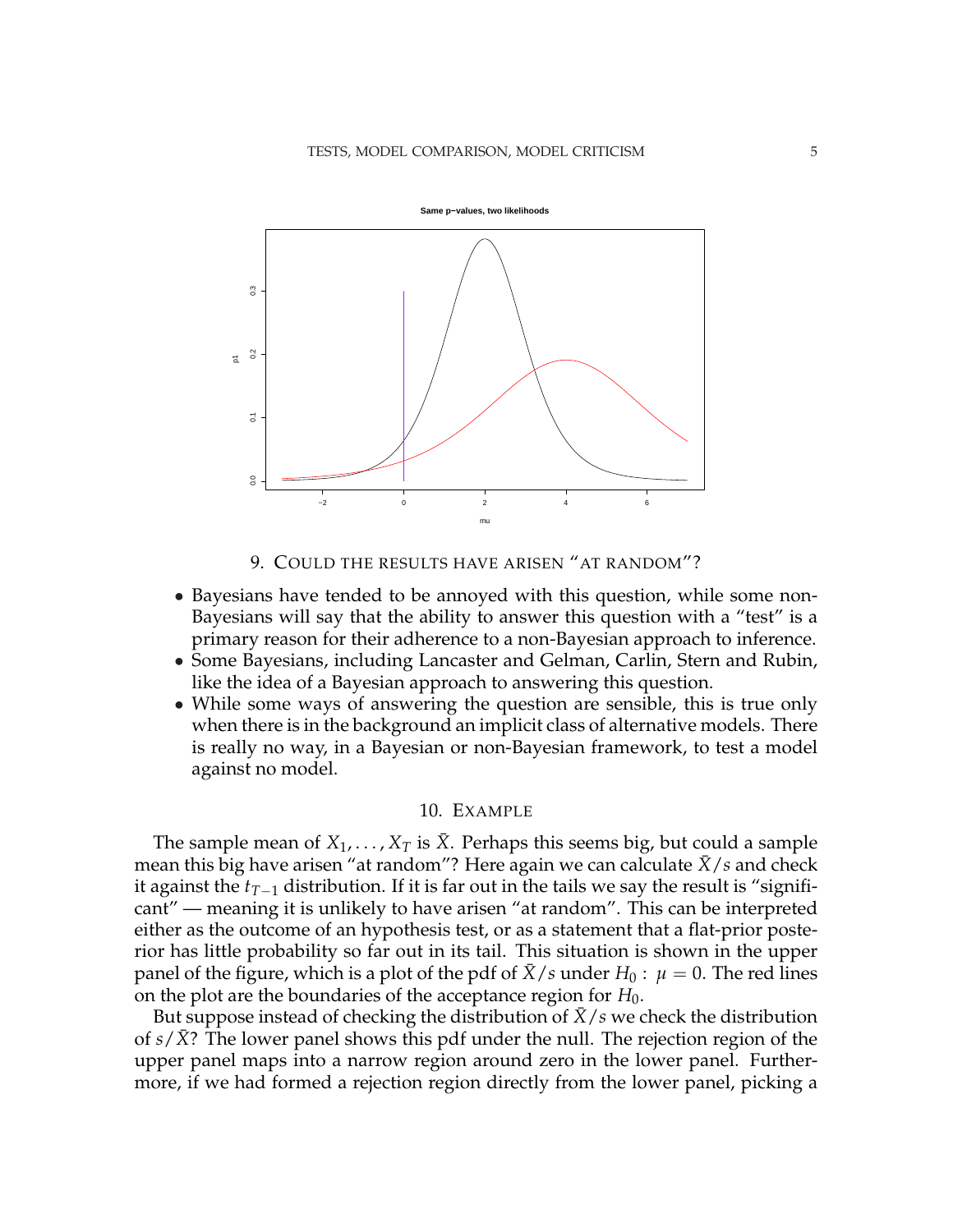region of highest pdf values, it would include a narrower band around zero, plus tails of this distribution. The boundaries are marked by the green vertical lines, both here and in the upper panel.

Which rejection region is better? There is no answer without specifying what kind of alternative we have in mind.



11. ARBITRARINESS OF DENSITY HEIGHTS

- By monotone transformation of a random variable, we can make the density high or low wherever we like.
- The pdf of  $Y = g(X)$  is  $f(g^{-1}(Y)) / g'(g^{-1}(Y))$ . If  $h(\cdot)$  is an arbitrary density function we want to match, we form the corresponding *F<sup>h</sup>* cdf and set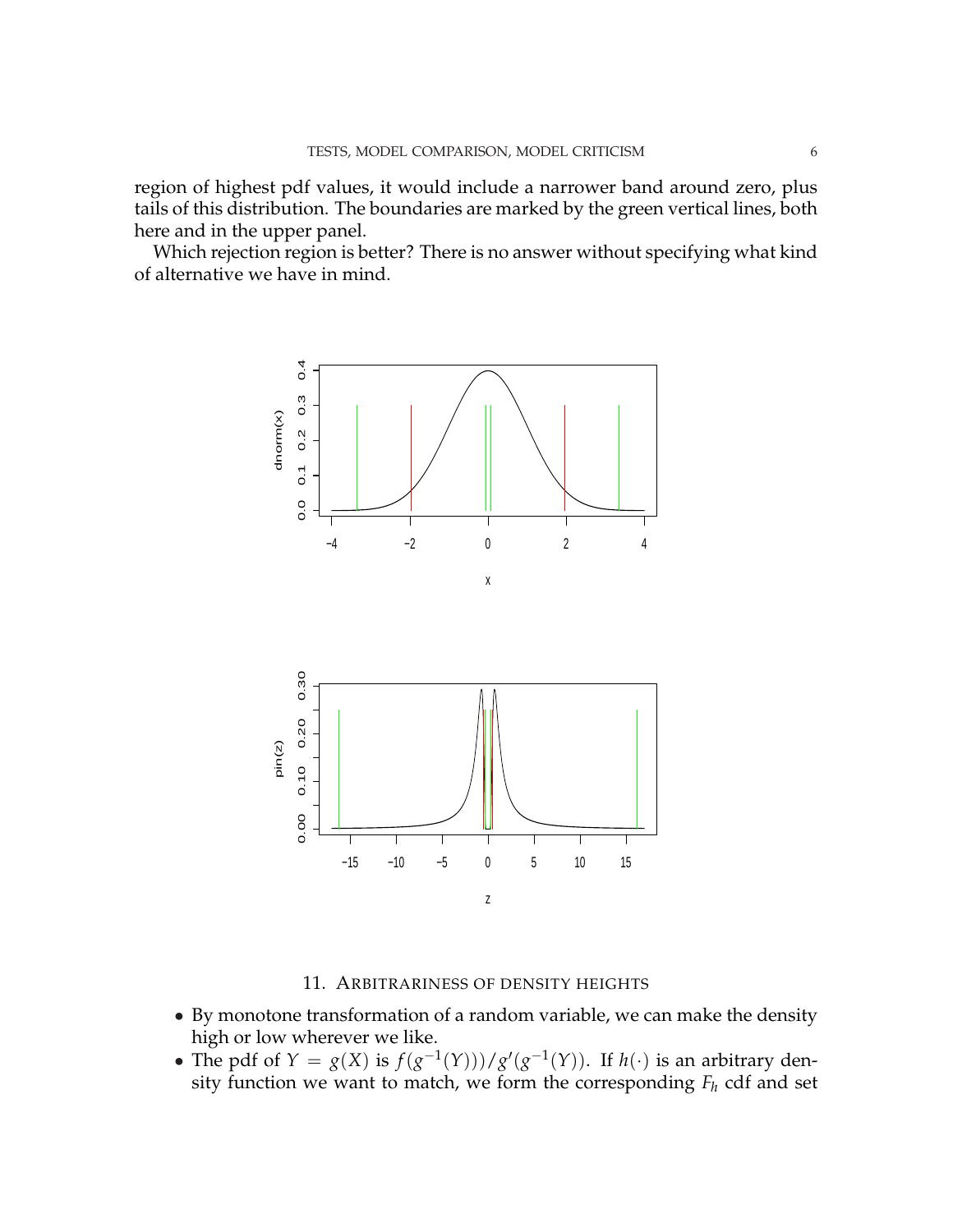$F(g^{-1}(Y)) = F_h(Y)$ , or  $g(x) = F_h^{-1}$  $h_h^{-1}(F(x))$ . So long as h was every where non-zero, the inverse function of the cdf  $F_h$  will exist.

- So what are the "unusual" or "unexpected" values of *X* that we could observe to make us reject an assumed distribution for it? Those in low-pdf regions for *X*? Or in low-pdf regions for  $g(X)$ ?
- *Every* real number has zero probability of occurring if *X* has a positive density everywhere. We form positive-probability rejection regions only by grouping points, and the ways we do this grouping are arbitrary — unless we have an alternative hypothesis in mind.
- If there is an explicit alternative, the sensible thing to do is to base rejection regions on the ratios of the pdf's of the observations under the null and the alternative — that is on the likelihood ratios, which also determine the posterior probabilities.
- Likelihood ratios are invariant under monotone transformations. If  $H_0$  gives *X* the pdf  $f(x)$  and  $H_A$  gives it the pdf  $q(x)$ , then the ratio of the two pdf's for  $Y = g(X)$  is

$$
\frac{f(g^{-1}(y))/g'(g^{-1}(y))}{q(g^{-1}(y))/g'(g^{-1}(y))} = \frac{f(x)}{q(x)}.
$$

### 12. COMPLICATIONS

- Our discussion has applied to a case where the model implies a pdf for the data, so the likelihood across models is determined directly from the observed data.
- Two common complications
	- (1) Each model being compared has estimated parameters, so the likelihood varies over these parameters as well as over models.
	- (2) Instead of using the likelihood over all the data, we form a test statistic *T*(*Y*), which may not be a sufficient statistic, test based on this rather than on *Y*.
- The first means there are many likelihood ratios between models, as we vary the model parameters. One must average them, maximize them, or in some other way aggregate them. Bayesian posterior probabilities average likelihoods using the posterior weights on the parameters. Classical tests that perform well generally do the same thing, or almost the same thing.
- The second means we are not using all information in the sample, if  $T(y)$ is not a full list of sufficient statistics. It can happen that likelihood ratios between models depend only on some of, or a few functions of, the sufficient statistics, in which case using only these functions of the data involve no loss. But whether there is a loss, and how big it is, depends on the models being compared. It can be useful to base tests on an easily computed  $T(Y)$  even if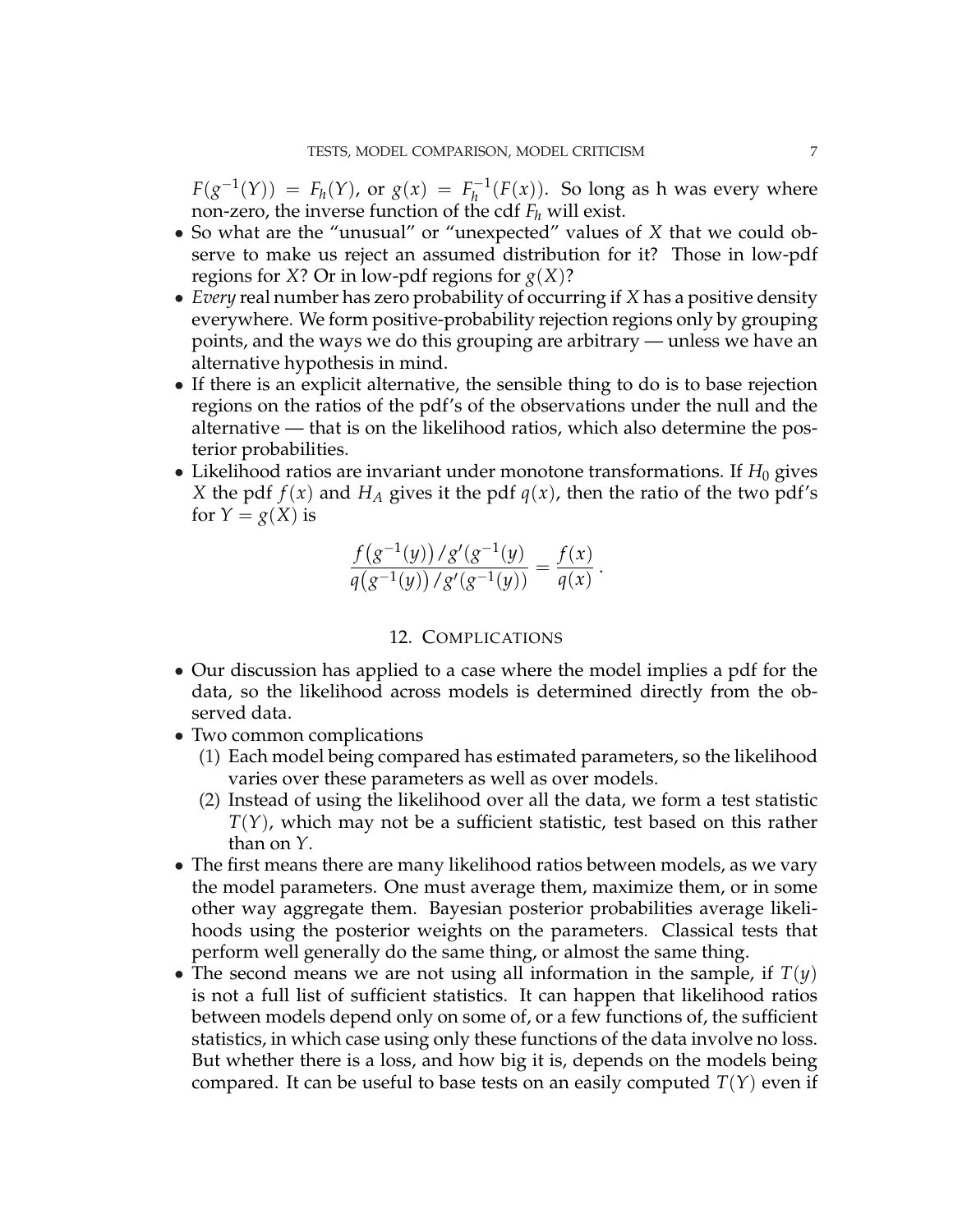there is some loss of information, so long as we know that the information loss is not too great.

## 13. BACK TO THE  $\bar{X}/s$  EXAMPLE

- So when would it make sense to reject  $H_0: X_t \sim N(0, \sigma^2)$  on the basis of large values of  $\bar{X}/s$ ?
- The sufficient statistics for the unknown parameter  $\sigma$  is  $\sum X_t^2$ , not  $\bar{X}/s$ , so it must be that the implicit alternative has a likelihood sensitive to  $\bar{X}$  and  $s^2$ separately.
- One class of alternatives (the only one?) for which this kind of rejection region does make sense:  $H_A$ :  $X_t$  i.i.d.  $N(\mu, \nu^2)$ , with the priors on log  $\nu$  and *µ* approximately flat. How do we know this? The Bayesian posterior odds ratios in this case are a function of  $X/s$ .
- Classes of alternatives for which this kind of rejection region makes no sense: *H<sub>A</sub>* : *X<sub>t</sub>* i.i.d. *N*(1, *v*<sup>2</sup>) or *N*( $\mu$ , 1).
- In this example it is fairly clear intuitively what are the alternatives against which the test is and is not powerful. In more complicated models, tests of a null presented with no discussion of what they are powerful against should be regarded with suspicion. Even in apparently standard cases, it is worthwhile to think through what kinds of alternatives the test would be weak against.
- Often the easiest way to do this is to figure out how the posterior odds ratios depend on the data under various alternatives.

### 14. BAYESIAN MODEL CHECKING

- Like non-Bayesian "testing against nothing", this attempts to see whether the observed data is "unlikely" given the model, without specifying an alternative model.
- Using a pre-data distribution for the data: Using prior and model, generate, either by simulation or analytically, a distribution for  $T(Y)$  that does not condition on the parameter. Look to see if observed  $T(Y)$  is toward the center of this distribution.
- Using a post-data distribution: draw from the posterior on the parameters, then for each draw of the parameters, draw a sample  $T(Y)$ . Again check to see if the observed  $T(Y)$  is near the center of the distribution.
- It is hard to see how to make sense of these ideas, as they rely on our being able to distinguish "likely" from "unlikely" values without reference to an explicit alternative hypothesis. As we pointed out above, monotone transformations of the data can make any region of the sample space have arbitrarily high or low density. To reject a model, we should have in mind that